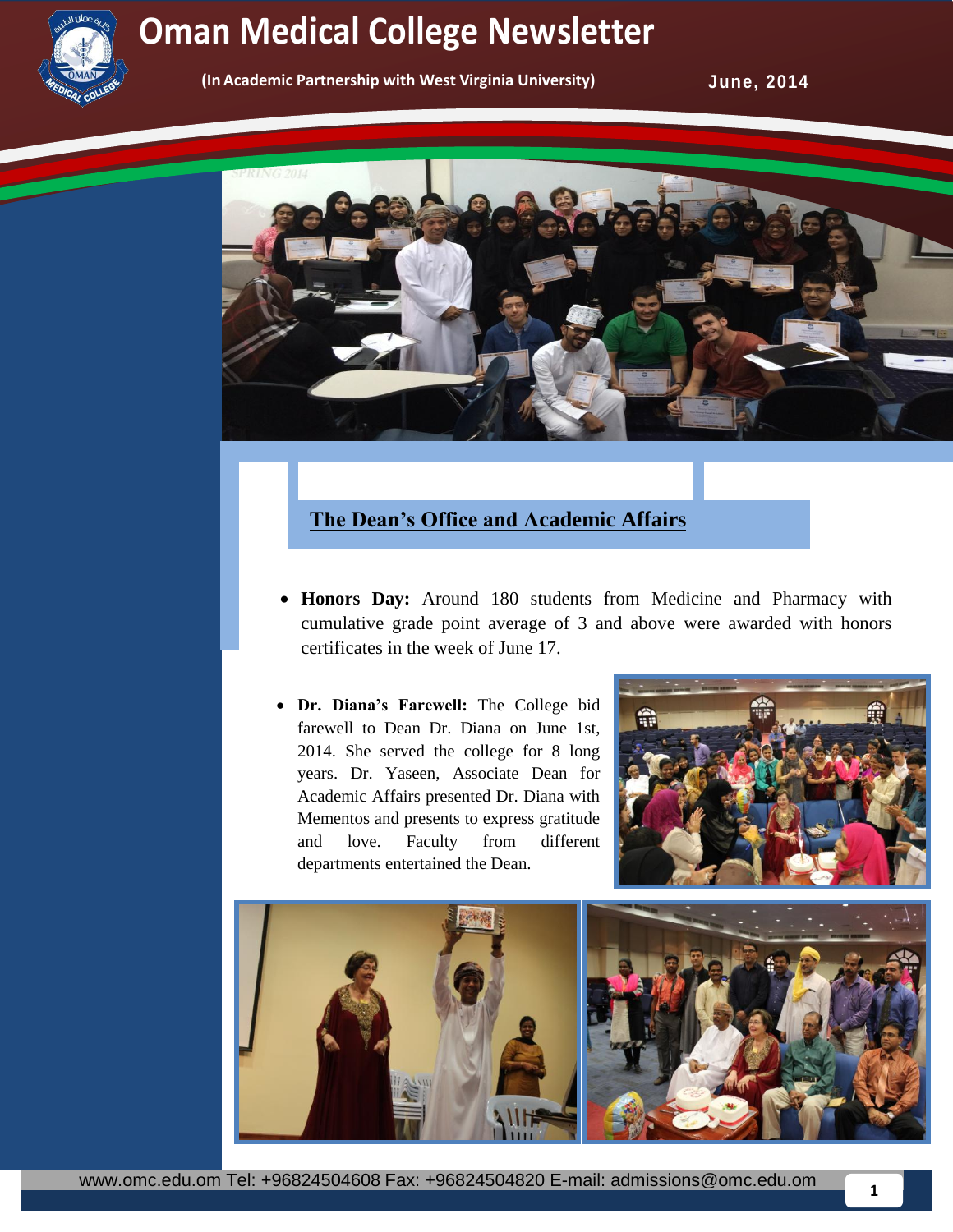# **Newsletter Oman Medical College**





 **Farewell for Dr. Puja and Ms. Shahira**: OMC bid farewell to Dr. Puja, Associate Professor and Ms. Shahira, Biology lab instructor from the Natural Sciences Department on 25<sup>th</sup> June 2014.

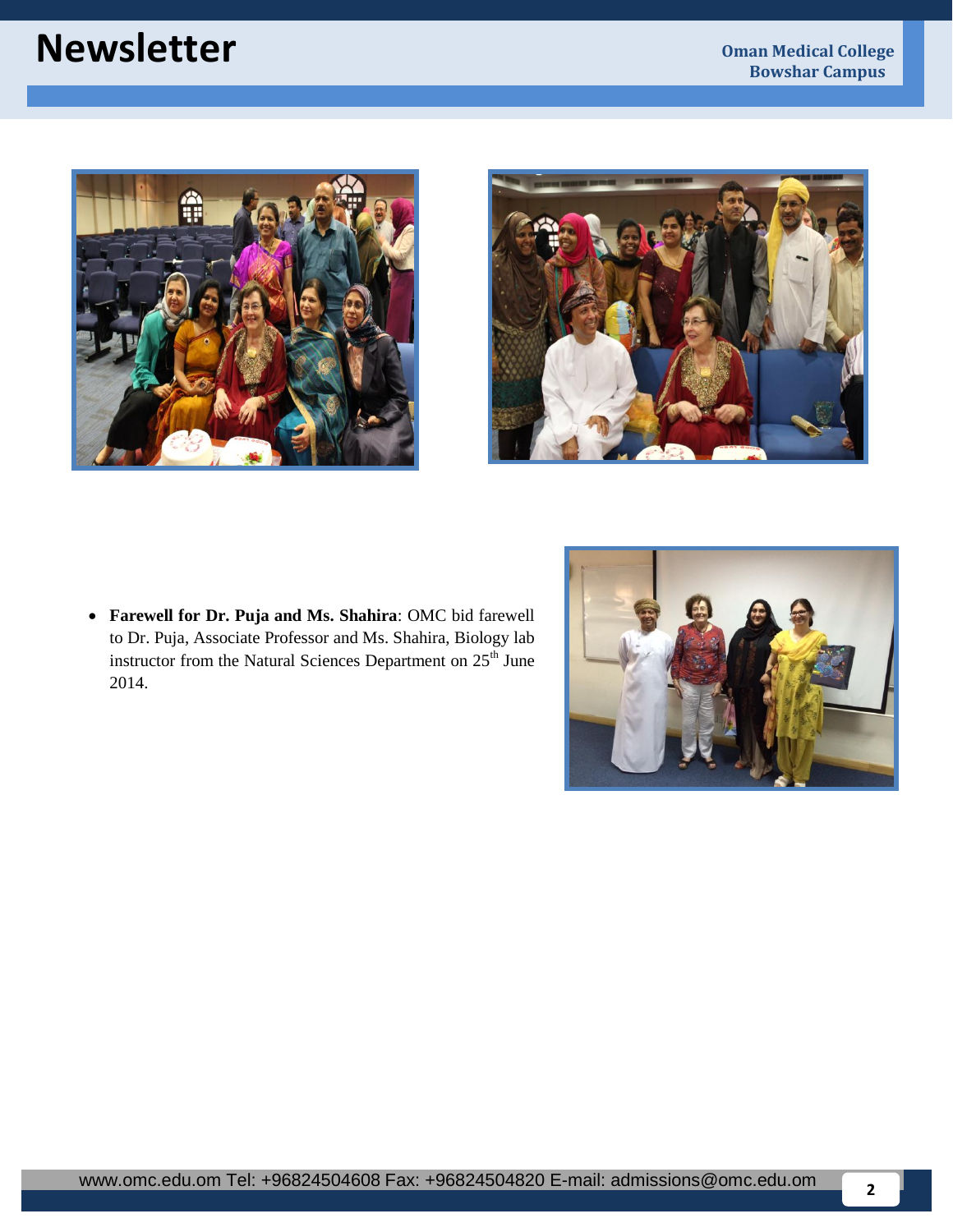# **Newsletter Oman Medical College**

 The Annual Academic Excellence Award Ceremony of Oman Medical College was held at the Auditorium of the Bowshar campus on  $25<sup>th</sup>$  June 2014 to felicitate the top achievers who excelled in the Medicine and Pharmacy programs. The recipients of the award for premedical program were Sharifa Saif Nasser AL Makhmari in the first position, followed closely by Buthaina Nasser Sulaiman Al Shabibi in the second position and Ghaitha Saleh Hamood Al Rashdi in the third position. Naama Abdullah Gharib Al Fulaiti, Aya Abdelmajid Bouazza and Tagreed Salim Fadhil Al Khusaibi were the toppers from the pharmacy program who secured the first, second and third position respectively.



The Honor award was given away by the Dean, Dr. Diana Beattie and Dr. Yaseen Moosa Al Lawatia, Associate Dean for Academic Affairs. Recognizing their achievements, the Dean praised the students with excellent cumulative grade point averages. Dr. Yaseen reminded the students of the responsibilities and challenges ahead of them and motivated them to do their best. He stressed on the importance of their professional development as future pharmacists and doctors to contribute to the health sector of Oman. Also recognized in the ceremony were students who contributed to the events organized by the student council, and student tutors who participated in the peer group study programs.

 Dr. Diana Beattie, Dean, Oman Medical College was conferred with the "Education Leadership Award" by The World Corporate Universities Congress on **27th & 28th** June 2014 at Taj Lands End, Mumbai. The Award consisted of a Trophy and a Citation. The aim of the Award was to recognize the Best leader working for a professional cause. The objective at core was benchmarking Educational Practices."

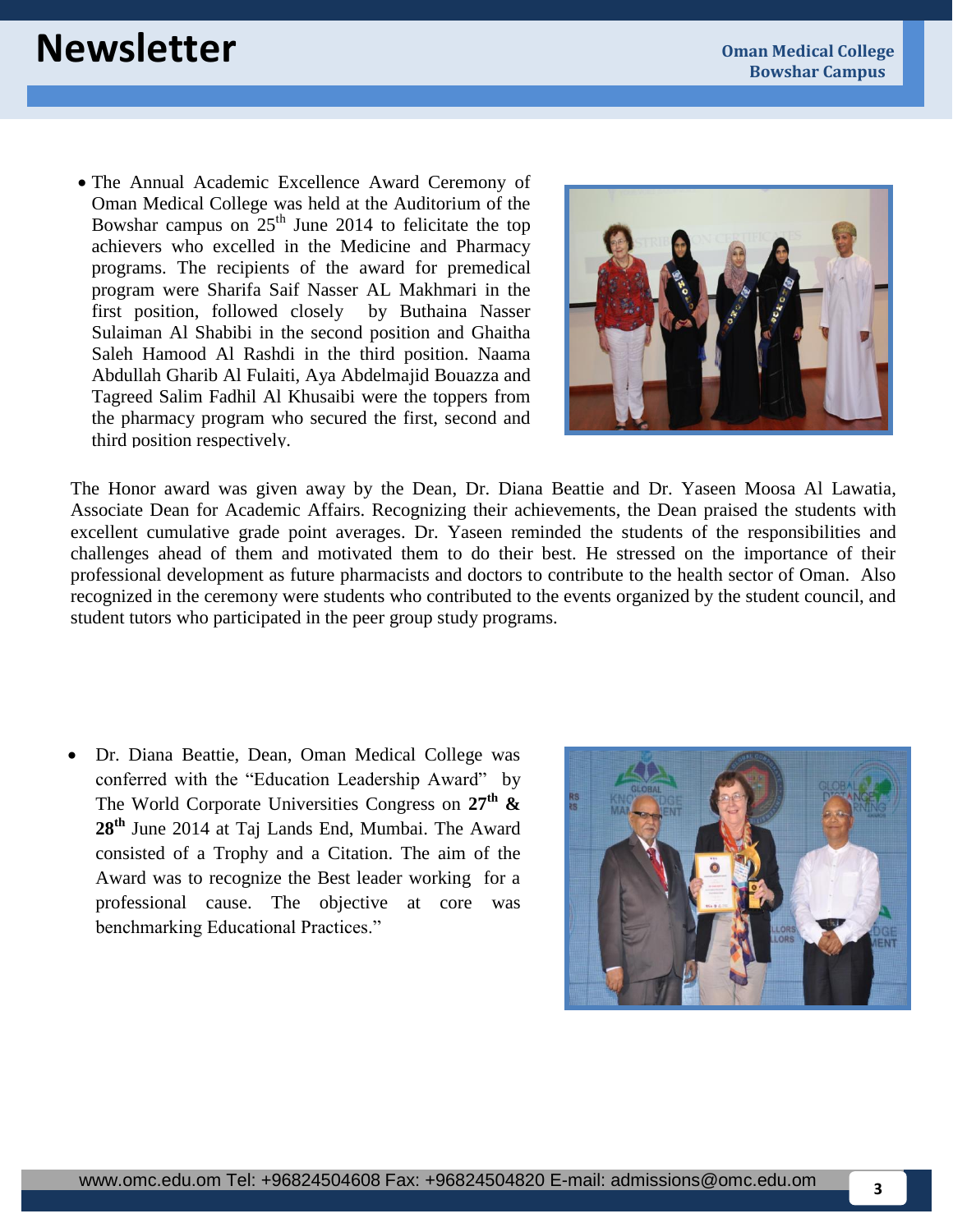### **Activities of Pharmacy Department**

**Publications** 

#### **Following articles were published in various journals in June, 2014.**

- 1. Saif Mohammed Al Farsi, Hussain Abdullah Al Harbi and **Havagiray R Chitme,** Information resources available at community pharmacies in Oman. International Journal of Pharmaceutical Sciences and Research. 2014, 5(6), 2320-2329.
- 2. Aftab Ahmad, Asif Husain, **Shah Alam Khan**, Mohd. Mujeeb, Anil Bhandari. Design, synthesis and antimicrobial activities of some novel 2(*3H*) pyrrolone derivatives. Journal of Saudi Chemical Society. 2014. Available online since May, 2014,http://dx.doi.org/10.1016/j.jscs.2014.05.007
- 3. **Shah Alam Khan,** Bahar Ahmad. Effect of chemical transformation on the stereochemistry of silybin A isolated from the seeds of *Silybum marianum* (L) Gaertn. World Journal of Pharmacy 2014**;** 2(2):419- 428.
- 4. Rania abdullah al farsi, **Alka Ahuja** and **Nida'a Mohammed Ali.** Study on prevalence and management of gestational diabetes in hospitals and private clinics in oman, American Journal of Pharmtech Research. 2014 4(3)
- 5. Gulam Mustafa, Abdulmohsen H. Alrohaimi, Aseem Bhatnagar, Sanjula Baboota, Javed Ali and **Alka Ahuja,** Brain targeting by intranasal drug delivery (INDD): a combined effect of Trans-neural and Paraneuronal Pathway, <http://informahealthcare.com/drd> ISSN: 1071-7544 (print), 1521-0464 (electronic)Drug Deliv, Early Online: 1–7! 2014 Informa Healthcare USA, Inc. DOI: 10.3109/10717544.2014.923064

#### **Abstracts published in conference souvenir:**

- 1. **Marwa Al Flaiti, Khaloud Al Badi and Shah Alam Khan.** Evaluation of self medication practices among university students in Oman. National conference on " Novel and emerging approaches and Pharmaceutical sciences and research" sponsored by Dept of Science and Technology, Govt of India (May 31, 2014), pp. 16
- 2. **Mooza Al-Owaisi, Nora Al-Hadiwi and Shah Alam Khan.** GC-MS analysis, *in-vitro* antioxidant, antiinflammatory and antidiabetic activities of *Moringa peregrina* leaves grown in Oman National conference on " Novel and emerging approaches and Pharmaceutical sciences and research" sponsored by Dept of Science and Technology, Govt of India (May 31, 2014), pp. 35